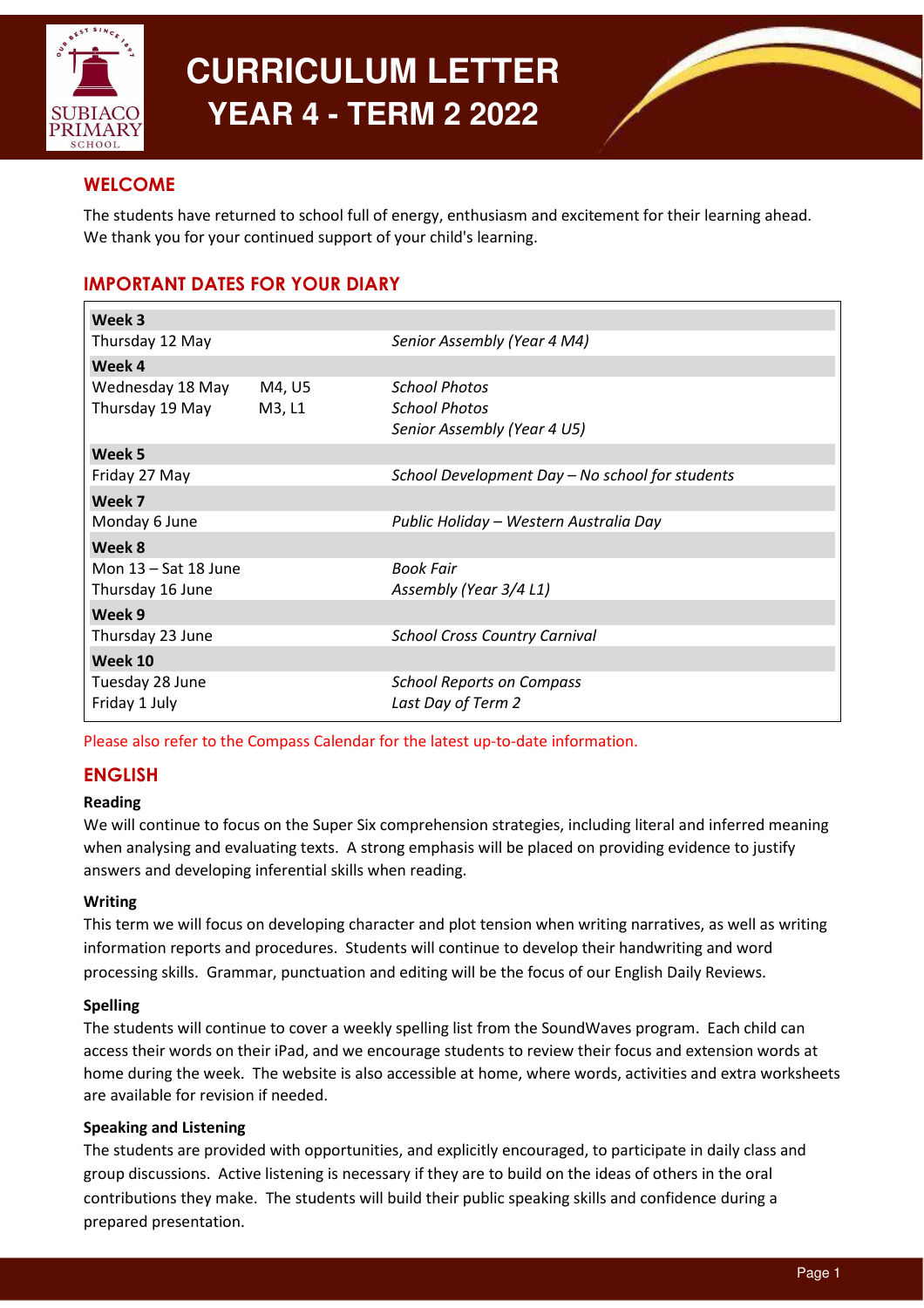# MATHEMATICS

This term, the focus will be on **Number** and **Algebra**. We will continue with mental and written **Addition** and Subtraction strategies, followed by Multiplication and Division. Number fluency forms the vital foundation that, once mastered, can be applied to solve problems. The children will require significant support from home to practise and master their number facts including times tables.

In Measurement and Geometry this term we will be continuing to learn about 3D shapes. This will be followed by using scaled instruments to measure and compare lengths and masses and determining and comparing the perimeter of regular and irregular shapes using formal and informal units.

All areas of the Mathematics Curriculum and associated vocabulary are revised during Maths Daily Reviews.

## **HASS**

This term, students will begin our Geography unit, learning about the continents of Africa and Europe, sustainability of natural resources and the connection between Aboriginal people to country and place.

## **SCIENCE**

This term, the students will be studying Chemical Sciences. The children are living in a material world and those materials have a range of physical properties that influence their use. They will be investigating the properties of things they use every day and applying their understanding to investigate how the materials they use impact their ecological footprint. The children will carry out investigations to practice writing an investigative question, collecting qualitative and quantitative data and presenting their findings.

# **TECHNOLOGIES**

#### Design and Technologies

This term, we will be continuing with Design Technologies, where students are learning about the design process within a Materials and Technologies context. Students will have the opportunity to explore the design characteristics and properties of materials, and the use of components and equipment when planning solutions. The students will have their learning enriched through a cross-curricular approach (STEAM - Science, Technology, Engineering, Arts, Maths) solving real life problems, culminating in a bridge building project.

#### Digital Technologies (Mr Michael Batskos)

This term Year 4 students will:

- Understand and manage key online safety issues, including inappropriate or unwanted contact, cyberbullying and the risks of sharing images online.
- Explore input and output devices with a programming board/programmable robot (Sphero).
- Use simple visual programming environments (such as Sphero Edu) that include developing a sequence of steps (algorithm) involving decisions made by the user (branching).

## HEALTH & WELLBEING

We will continue to use the **Bounce Back** program to further extend and apply the students' understanding of core and social values. The students will participate in class discussions and activities that promote resilience, kindness, friendliness, inclusion, cooperativeness and respect. Mindfulness activities are incorporated throughout the week.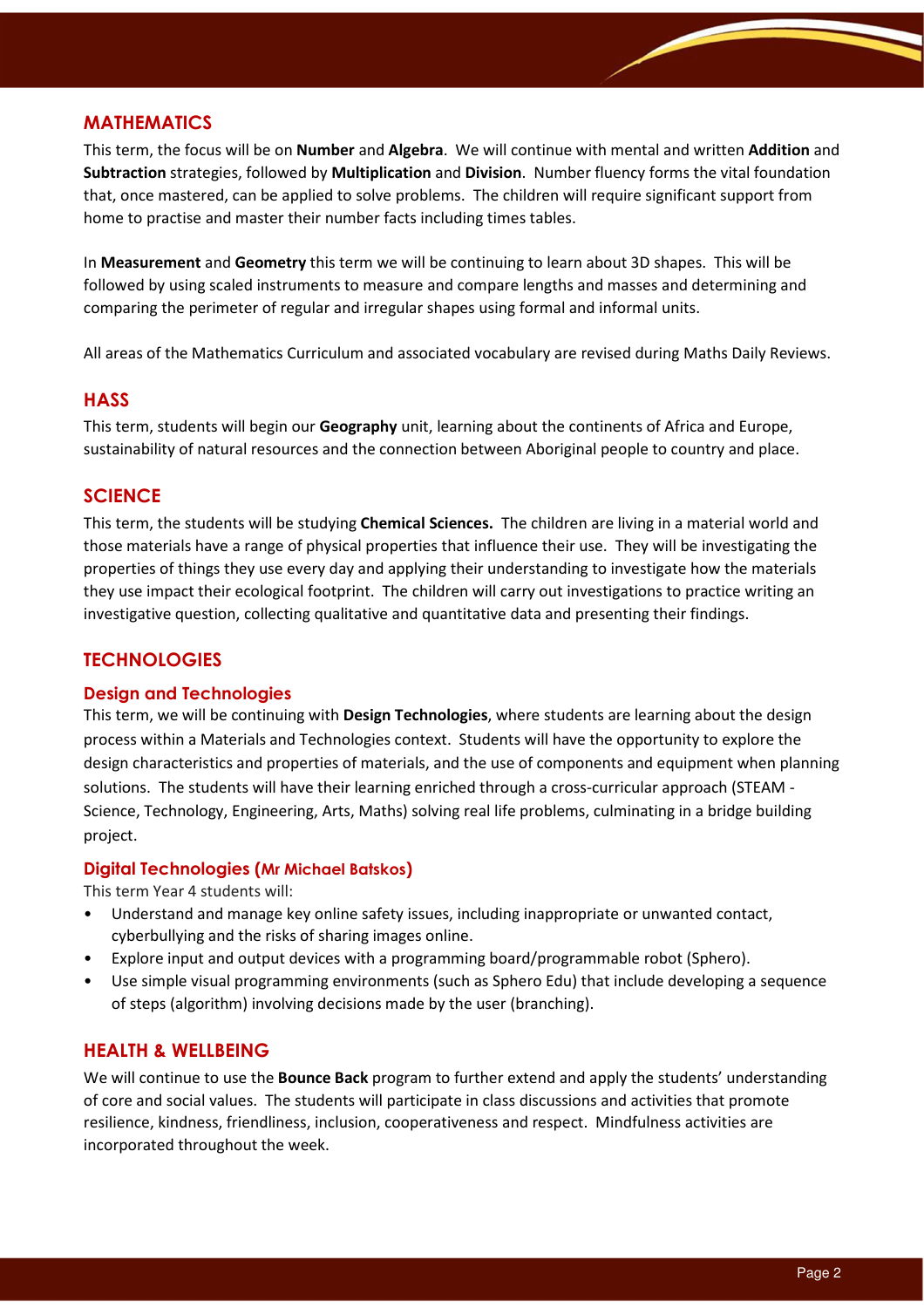# PHYSICAL EDUCATION (Mr Ashley Clancy / Mr Brendan Egan)

This term in physical education lessons students will take part in a variety of activities in our focus sports which will be Soccer and AFL. Soccer sessions will be run with support from Football West. Students will refine and strengthen a variety of fundamental movement skills across the term. Students will be focussing on object control skills and movement patterns specific for that sport, and combining these skills with game tactics to solve challenges presented in games. The students will also be completing training sessions which will be gearing them up to compete in our Faction Cross Country event later in the term.

## MUSIC (Mr Andrew Angel)

During Term 2, students in Year 4 will:

- Develop recorder playing skills and will be introduced to music notation when performing pieces based on the Black Belt Recorder Program.
- Perform a range of set pieces and improvise melodic and rhythmical patterns.
- Compose a melody using the pentatonic notes doh, re, me, soh and lah.
- Develop their knowledge of the musical elements while responding to the 'Radetsky March' by Strauss and 'The Planets' by Holst.

CHOIR - Students in Year 4, 5 and 6 are encouraged to join the school choir on Tuesday mornings at 8:00am in the Music room.

ORCHESTRA - String orchestra rehearsals take place on Wednesdays at 8:00am in the Music room. All IMSS string students from Year 4, 5 and 6 are expected to attend. Students who learn stringed instruments privately are welcome to attend.

## ART (Mrs Leith Elliott)

Year 4 Art is all about exploring art from varying times and cultures. In Term 2 students will:

- Explore and experiment with the visual art elements of line, shape, colour, texture, value and space.
- Identify, learn about, replicate and respond to the meaning of artwork from Asian cultures.
- Learn about the reduction printmaking method.
- Create reduction relief 'fish prints' loosely inspired by Japanese gyotaku fish prints.
- Explore and experiment with a variety of media, materials and techniques when creating artwork.
- Learn visual art terminology and use the terminology when reflecting on artwork they view and make.

#### FRENCH (Madame Maria)

During this term we will:

- Use the days, months and numbers to 31 to be able to write the date and the date of our birthday.
- Learn the numbers up until 60.
- Learn to describe ourselves and others physically.
- Learn subject pronouns (je, tu, il/elle, nous, vous, ils/ells).
- Learn the verbs 'to have' and 'to be'.

## HOMEWORK

We encourage students to read for at least 20 minutes each night. In addition to this, students will be allocated tasks each week to provide practice in English and Numeracy. Regular revision of Soundwaves Focus and Extension Words and completion of Mathletics tasks is also encouraged as part of the weekly homework.